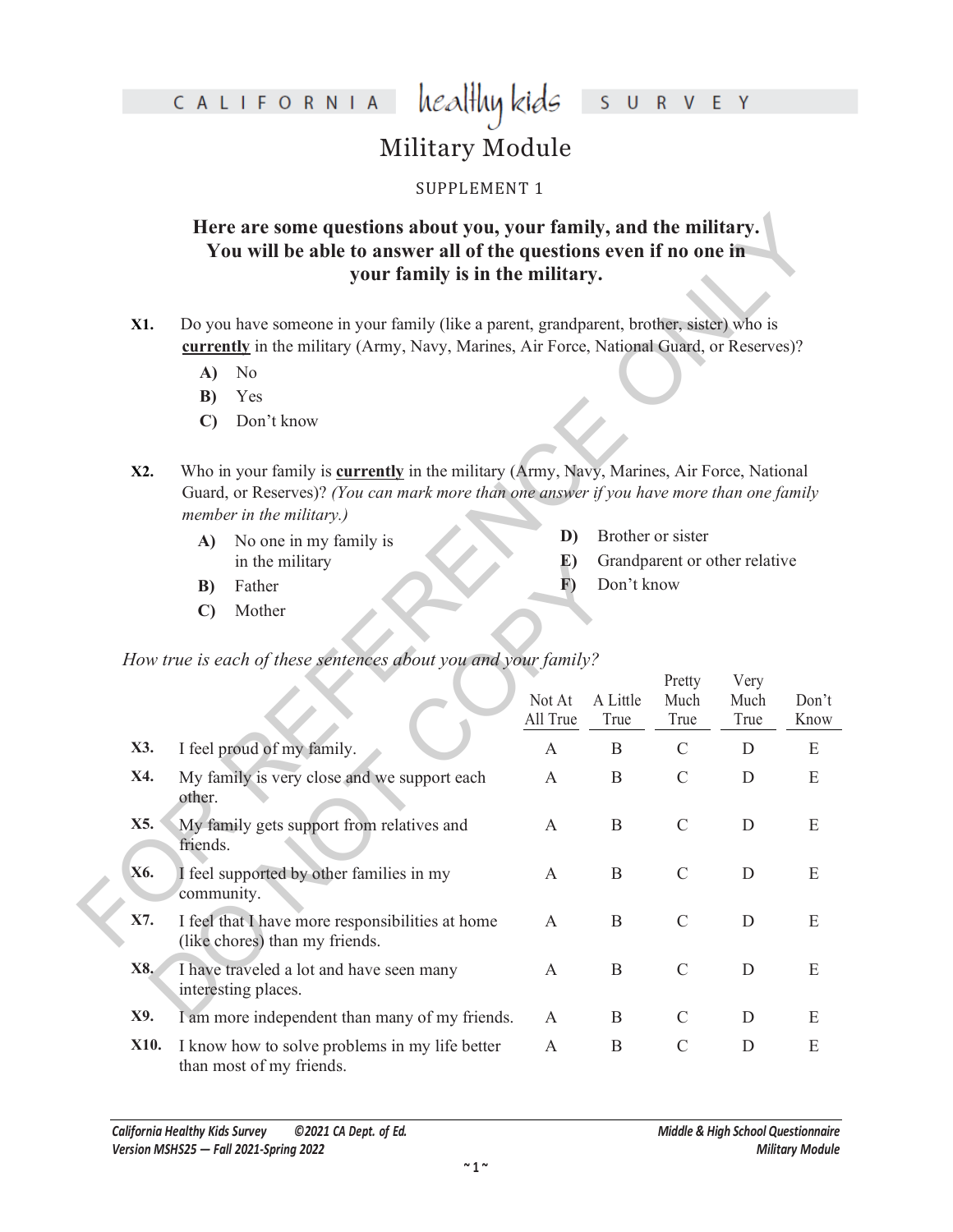# healthy kids survey

## Military Module

#### SUPPLEMENT 1

|      | How true is each of these sentences about you and your family?                                                                   |                        |                            |                        |                        |                       |                           |
|------|----------------------------------------------------------------------------------------------------------------------------------|------------------------|----------------------------|------------------------|------------------------|-----------------------|---------------------------|
|      |                                                                                                                                  |                        | Not At<br>All True         | A Little<br>True       | Pretty<br>Much<br>True | Very<br>Much<br>True  | Don't<br>Know             |
|      |                                                                                                                                  |                        |                            |                        |                        |                       |                           |
| X11. | I am more interested in volunteering and helping<br>others than are many of my friends.                                          |                        | $\mathbf{A}$               | $\mathbf B$            | $\mathbf C$            | $\mathbb{D}$          | E                         |
| X12. | When I grow up, I would like to join the military<br>(Army, Navy, Marines, Air Force, National<br>Guard, or Reserves).           |                        | $\mathbf{A}$               | $\, {\bf B}$           | $\overline{\rm C}$     | D                     | E                         |
| X13. | Adults in this school respect my family.                                                                                         |                        | $\mathbf{A}$               | $\overline{B}$         | $\mathcal{C}$          | D                     | E                         |
| X14. | I have a hard time paying attention in school.                                                                                   |                        | $\boldsymbol{A}$           | $\overline{B}$         | $\overline{C}$         | D                     | E                         |
| X15. | My parents help me with my school work.                                                                                          |                        | $\overline{A}$             | $\, {\bf B}$           | $\mathcal{C}$          | D                     | E                         |
| X16. | My parents come to school to meet my teachers<br>or to attend events (like parent nights, sports<br>events, plays, or concerts). |                        | $\mathbf{A}$               | $\bf{B}$               | $\mathcal{C}$          | D                     | E                         |
| X17. | Other students in school do not really understand<br>my family life.                                                             |                        | A                          | $\mathbf B$            | $\mathcal{C}$          | D                     | E                         |
| X18. | I have a hard time making friends because I have<br>to change schools often.                                                     |                        |                            | $\mathbf B$            | $\mathcal{C}$          | D                     | E                         |
|      | In the last 30 days, how often did you                                                                                           |                        |                            |                        |                        |                       |                           |
|      |                                                                                                                                  | None<br>of the<br>Time | A Little<br>of the<br>Time | Some<br>of the<br>Time | Most<br>of the<br>Time | All of<br>the<br>Time | Don't<br>Know             |
| X19. | feel full of energy?                                                                                                             | $\mathbf{A}$           | $\mathbf B$                | $\mathsf{C}$           | $\mathbf D$            | E                     | $\boldsymbol{\mathrm{F}}$ |
| X20. | feel happy?                                                                                                                      | A                      | $\mathbf B$                | $\mathcal{C}$          | $\mathbf{D}$           | E                     | F                         |
| X21. | feel like everything is hard to do?                                                                                              | A                      | B                          | $\mathsf{C}$           | D                      | E                     | $\boldsymbol{F}$          |
| X22. | feel like nothing makes you happy?                                                                                               | A                      | B                          | $\mathcal{C}$          | D                      | E                     | F                         |
| X23. | feel proud?                                                                                                                      | A                      | B                          | $\mathcal{C}$          | D                      | E                     | F                         |
| X24. | feel restless, cannot stay still in one place?                                                                                   | A                      | $\mathbf B$                | $\mathcal{C}$          | D                      | E                     | F                         |
|      | $\sim$ $\sim$ $\sim$                                                                                                             |                        |                            |                        |                        |                       |                           |

*In the last 30 days, how often did you…*

| X17. | Other students in school do not really understand<br>my family life.         |                | A                | B              | $\mathcal{C}$  | D           | E                         |
|------|------------------------------------------------------------------------------|----------------|------------------|----------------|----------------|-------------|---------------------------|
| X18. | I have a hard time making friends because I have<br>to change schools often. | A              | B                | $\mathcal{C}$  | D              | E           |                           |
|      | In the <b>last 30 days</b> , how often did you                               | None           | A Little         | Some           | Most           | All of      |                           |
|      |                                                                              | of the<br>Time | of the<br>Time   | of the<br>Time | of the<br>Time | the<br>Time | Don't<br>Know             |
| X19. | feel full of energy?                                                         | $\mathbf{A}$   | B                | $\mathcal{C}$  | D              | E           | ${\bf F}$                 |
| X20. | feel happy?                                                                  | A              | B                | $\mathcal{C}$  | D              | E           | F                         |
| X21. | feel like everything is hard to do?                                          | A              | B                | $\mathcal{C}$  | D              | E           | $\boldsymbol{\mathrm{F}}$ |
| X22. | feel like nothing makes you happy?                                           | A              | $\boldsymbol{B}$ | $\mathsf{C}$   | D              | E           | F                         |
| X23. | feel proud?                                                                  | A              | $\boldsymbol{B}$ | $\mathcal{C}$  | D              | E           | F                         |
| X24. | feel restless, cannot stay still in one place?                               | A              | B                | $\mathcal{C}$  | D              | E           | $\boldsymbol{\mathrm{F}}$ |
| X25. | feel good about life?                                                        | A              | B                | C              | D              | E           | $\boldsymbol{\mathrm{F}}$ |
| X26. | feel nervous?                                                                | A              | B                | $\mathcal{C}$  | D              | E           | ${\bf F}$                 |
| X27. | feel that you do not have much hope?                                         | A              | B                | $\mathcal{C}$  | D              | E           | F                         |
| X28. | feel excited?                                                                | A              | B                | $\mathcal{C}$  | D              | E           | F                         |
| X29. | feel like you are not important?                                             | A              | B                | $\mathsf{C}$   | D              | E           | F                         |
| X30. | feel strong?                                                                 | A              | B                | $\mathcal{C}$  | D              | E           | F                         |
|      |                                                                              |                |                  |                |                |             |                           |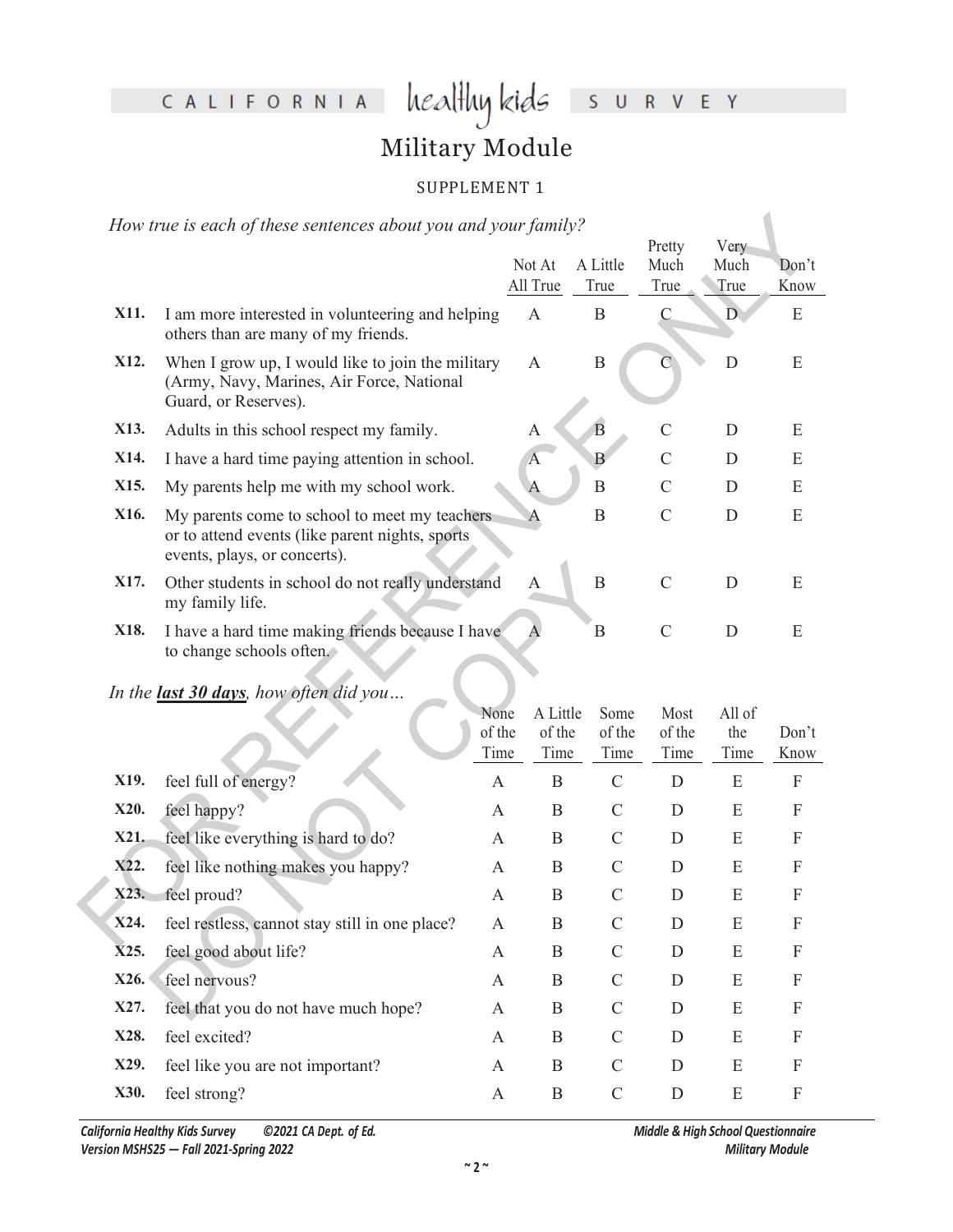#### healthy kids S U R V E Y

# Military Module

#### SUPPLEMENT 1

- **S31.** In the **last five years**, how many times did you change your school because your family had to move?<br>
A) I did not change schools<br> **E)** Four times<br>
FD Once<br>
C) Twice<br>
C) There times<br>
C) There times<br>
C) Don't know<br> **X31**. In the **last five years**, how many times did you change your school because your family had to move?
	- **A)** I did not change schools
	- **B)** Once
	- **C)** Twice
	- **D)** Three times
- **E)** Four times
- **F)** More than four times
- **G)** Don't know
- **X32**. If you changed schools, did you have any difficulties because your course credit earned at your previous school was not counted in your new school?
	- **A)** I did not change schools.
	- **B)** I did not have any problems.
	- **C)** I had minor problems.
	- **D)** I had serious problems when I changed schools.
	- **E)** Don't know

# E) Don't know<br>
The next few questions ask about your family an<br>
(Army, Navy, Marines, Air Force, National Guard<br>
3. As far as you can remember, how many times in the <u>last 10 year</u><br>
family leave home and serve (deploy) <u>o</u> **The next few questions ask about your family and the military (Army, Navy, Marines, Air Force, National Guard, or Reserves).**

- **X33**. As far as you can remember, how many times in the **last 10 years** did any member of your family leave home and serve (deploy) **outside the USA**?
	- **A)** Never
	- **B)** Once
	- **C)** Twice or more
	- **D)** Don't know